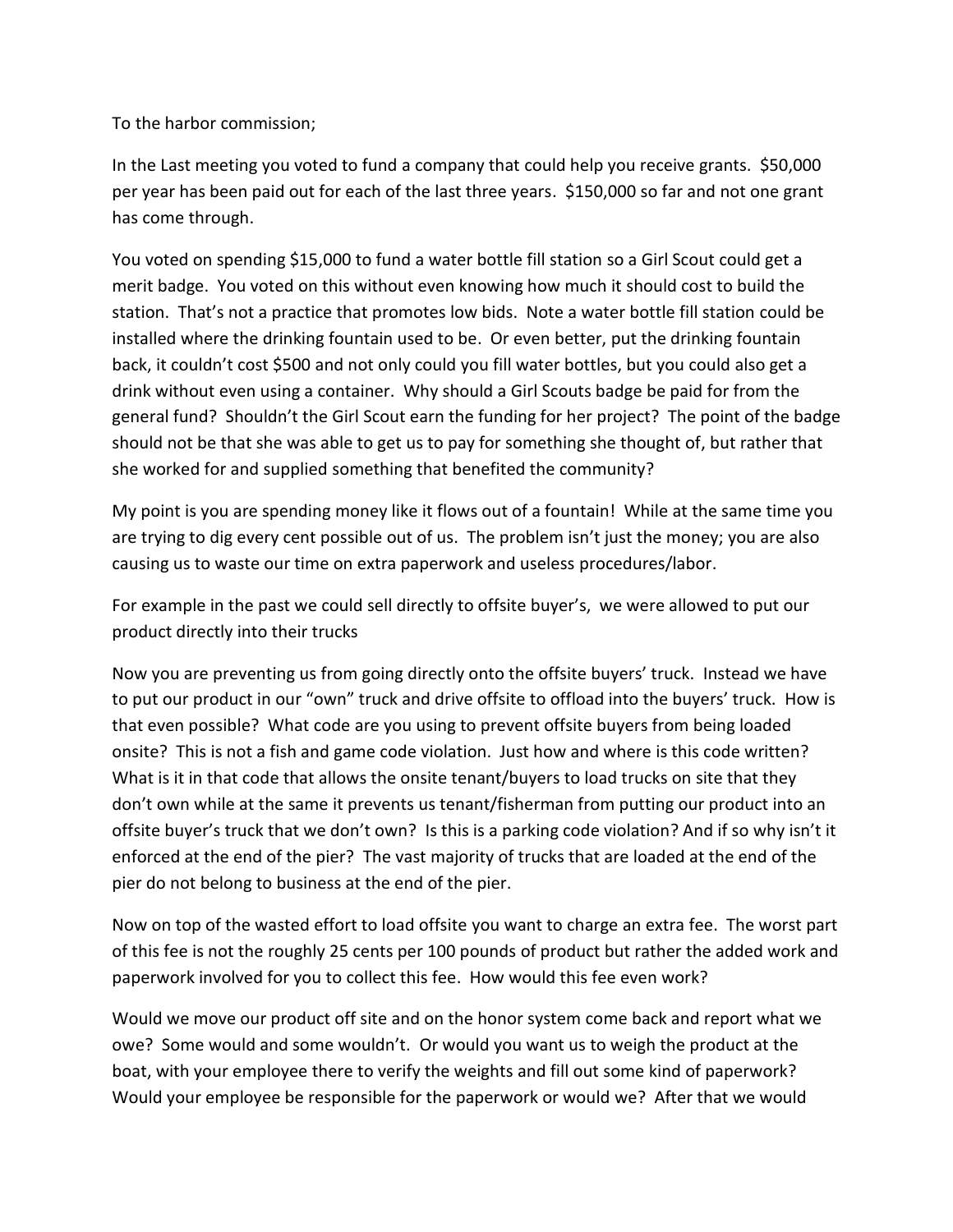need to pull our truck onto the pier, load the product, drive off site and weigh everything a second time so the buyer would know what he was getting. Then load the product into the buyers' truck. Now imagine if the buyer doesn't want the entire load or if he wants more. Back to the boat and repeat.

Every time our product is handled the quality suffers, scales are knocked off, appendages are broken off, dead loss occurs. The longer iced product is out of the ice the more decay. For live product the longer it's out of the water the more dead loss. Inferior product is worth less than the quality we work hard to deliver. This is a senseless quality cost that you have created also comes out of our pocket.

With the new regulations would you want the buyer to meet us at the boat (where does he park) weigh everything, again you would need an employee there to verify the weight or are you going to try and get a copy of our private business records? After that we would have to move the product offsite to complete the sale. Now back at the harbor where the permitted parking is not enforced we waste more time trying to find a parking spot. This is a lot of wasted time and effort for the few cents you will earn form a wharfage fee (why don't you enforce the permit parking? That is a source of revenue already established. It would probably generate more funds than the wharfage fee and it would help us tenants have a place to park.

I think you should allow us to load our product directly into the offsite buyer's truck, and I don't think you should charge a wharfage fee. If you need every penny you can get from us, charge the offsite buyers a parking fee or a flat rate wharfage fee, or a hoist fee and be done with it. The fees will come out of our pockets either way at least this way there is no extra paperwork or need for your employee to be involved with the weighing. We could go back to putting our product directly into the buyer's truck and you would get more of our profit. Kind of a win, not so much of a lose situation for all.

It is completely legal for licensed offsite buyers to buy product from fisherman at our harbor. From what I gleaned from last month's meeting you stopped offsite buyers from loading onsite because of parking on the pier and the offsite buyers didn't pay anything to the harbor which supposedly created an unfair disadvantage for the onsite buyers because they pay a lot in rent, insurance etc. Removing the offsite buyers doesn't change what the onsite buyers' pay. It does however give a lot more power to the onsite buyers'.

We tenant/fisherman collectively also pay a lot in rent and insurance etc. Why did you take away our benefits and give the buyers control over us. Two of the three buyers' are working together. If a fisherman were to have a falling out with either of them, there is one possible buyer left that might take them. That independent is approaching retirement and it's a possibility that the other two take join and run that business as well. Or merge with the new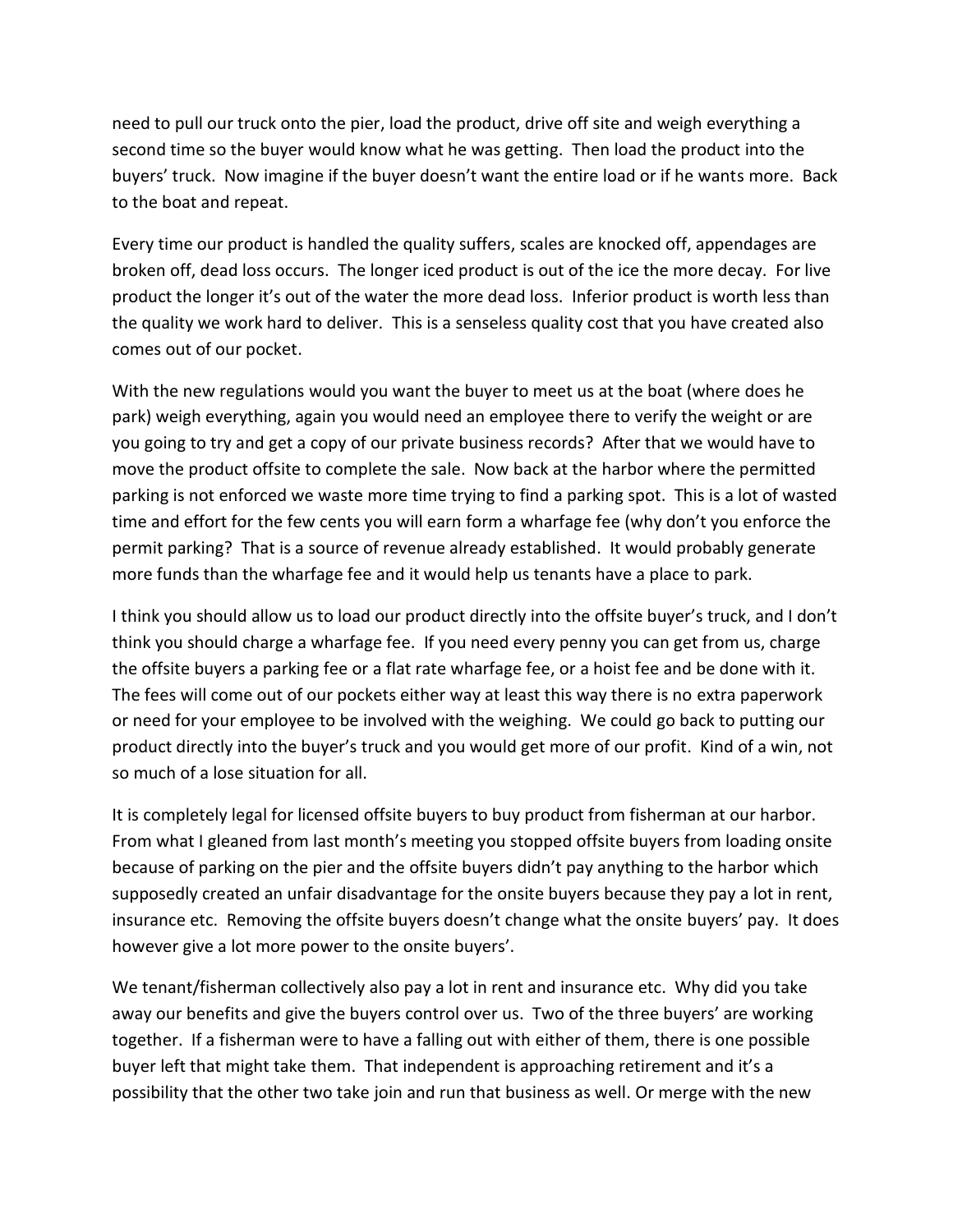owner. We are potentially looking at one group buyer. That move would eliminate the last bit of incentive for the buyers to compete for our business.

By the way even for those of us in the best standing with the onsite buyers they will not buy all of our product. In banner years they put us on limits. None of them will buy slim eels. Most won't buy black cod. This year two of the three buyers are not intending to buy our Salmon because the Salmon market is too volatile.

With your new regulations we are stuck with one onsite buyer and either we try to buy a spot in his co-op which, many of us don't want, or we can try and sell directly to him. Last year He paid significantly less for Salmon to boats from this harbor and elsewhere, that didn't normally sell to him:= That's what happens without competition. Many of us sold to offsite buyers using the public hoist and received a fair price. Now we are stuck if we want to go to an offsite buyer we either have to go offsite as described above or try and schedule a time that works for us as well as the off and on site buyers. Most likely the onsite buyers are not going to have someone available 24/7, like the public hoist offers and trying to coordinate with another person makes scheduling more difficult which robs time from our already shortened fishing season.

We need offsite buyers. And they can't survive by selling only the product that the onsite buyers are not willing to buy. They need access year round so they can survive.

The parking issue is really a non issue if you require us to use our truck it's still a truck on the pier. If you could come up with a code that would prevent us from loading trucks that we don't own but somehow allows the onsite buyers to load trucks that they don't own, there are still more questions that need to be worked out.

For example. Are you going to require all trucks that product is loaded into to be registered in the business owners name? Are we required to own them out right or just be on the title? Will your employees check the registration of all the trucks that product goes into? If a truck belongs to an LLC or similar would you require the paperwork showing that the seller owns the truck? How about If we don't own a truck or if ours is in the shop, can we barrow one? Can we barrow one from the offsite buyer? What if the offsite buyer hires us to load his truck with our product? Bad regulations require more and more bad regulations along with more work to try and enforce the bad regulations. Who will enforce these regulations? Is it a 24/7 thing or just during the time the onsite buyers want our product? Who sets the penalties? For example is this a parking violation? A parking fee might be worth paying to avoid all going through all the unnecessary hassle of moving offsite. Are other offsite businesses, such as contractors, mechanics, welders etc. still allowed to conduct business onsite? Where can we find these penalties so we know what we are facing? If this went to court do you really think you have something a judge could enforce?